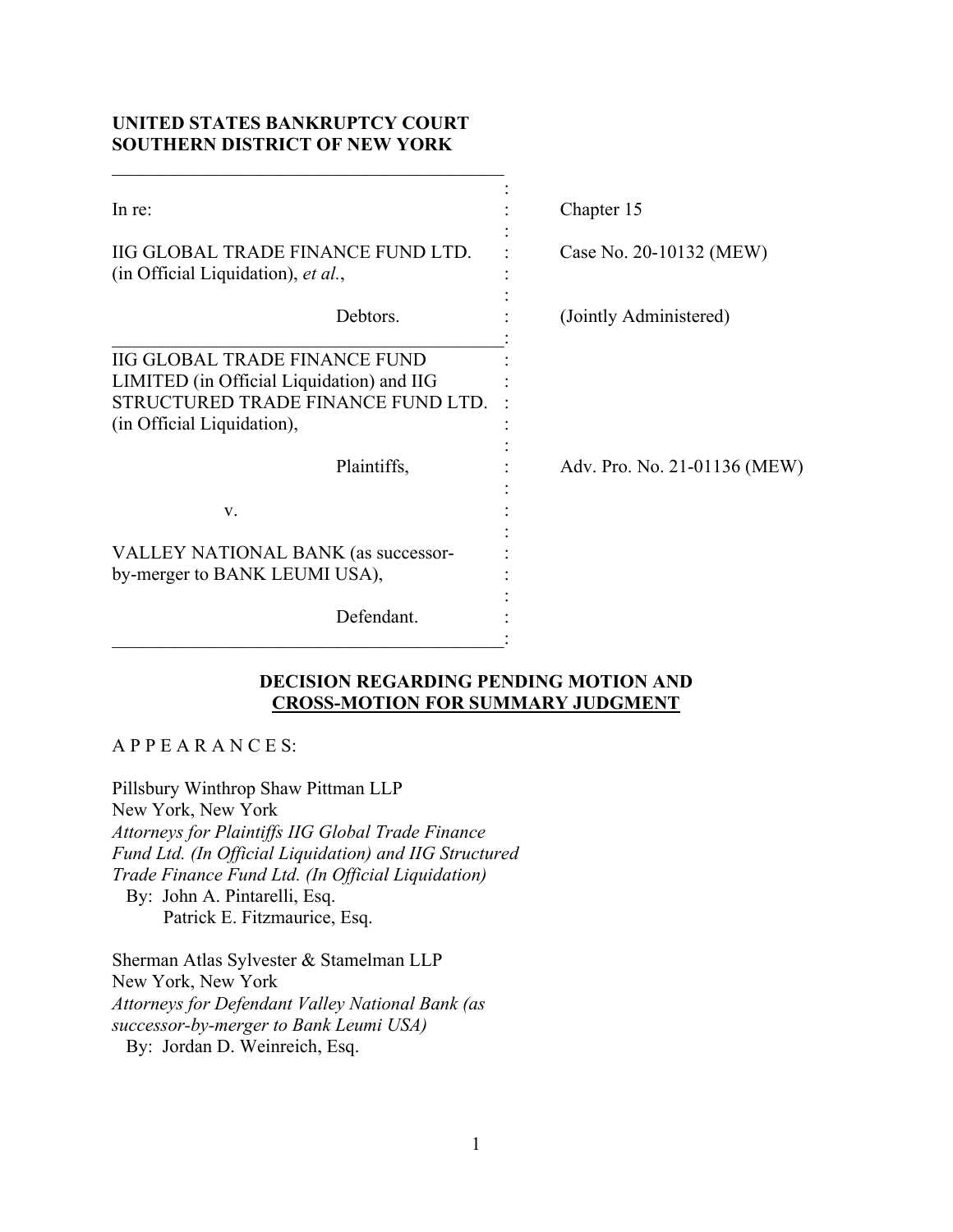## **HONORABLE MICHAEL E. WILES UNITED STATES BANKRUPTCY JUDGE**

Plaintiffs IIG Global Trade Finance Fund Ltd. ("**GTFF**") and IIG Structured Trade Finance Fund, Ltd. ("**STFF**" and, together with GTFF, the "**Debtors**") are debtors in two jointly administered chapter 15 proceedings pending in this Court. The Debtors filed this adversary proceeding to compel Defendant Valley National Bank (as successor-by-merger to Bank Leumi USA) ("**Bank Leumi**")<sup>1</sup> to turn over monies held in certain accounts. The Debtors also seek a judgment declaring that certain prior setoffs that Bank Leumi applied against the accounts were improper and should be reversed. Bank Leumi filed an answer and a counterclaim for declaratory relief, asking for judgment holding that the setoffs were proper and were within Bank Leumi's rights. Bank Leumi also filed a motion for interpleader, seeking permission to deposit \$144,811.49 (the balance, after setoffs, of the monies held in the relevant accounts) with the Court registry.

On August 31, 2021, this Court entered an Order that authorized Bank Leumi to deposit \$144,811.49 in the court registry. The only remaining issues as to Bank Leumi are as to the prior setoffs and whether they were proper. If they were not proper, then the Debtors contend that the setoffs should be undone and that Bank Leumi should be compelled to turn over the additional monies.

The Debtors and Bank Leumi have filed cross-motions for summary judgment on the setoff issues. The relevant facts (most of which are undisputed) are as follows:

1. GTFF and STFF are Cayman Islands investment funds. They entered into investment advisory agreements with an entity named IIG Investment Group, LLC ("**IIG**") in

<sup>1</sup> On April 1, 2022, Bank Leumi USA merged with and into Valley National Bank, with Valley National Bank as the surviving entity. Notice of Merger, ECF No. 51. For purposes of this Decision, the Defendant will be referred to as Bank Leumi.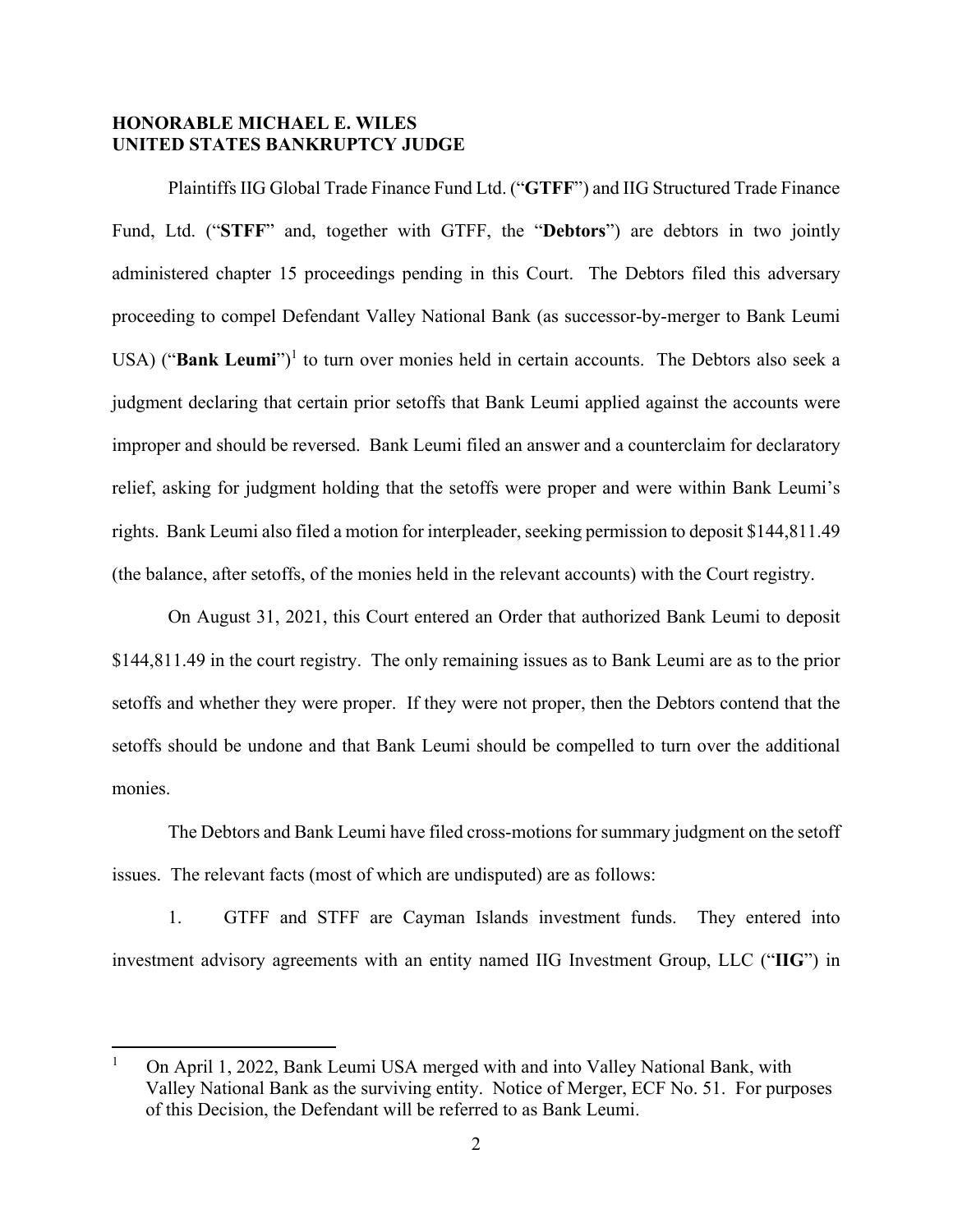2017. Under the investment advisory agreements, IIG selected and managed the investments made by GTFF and STFF. Those investments principally were in so-called "trade finance loans" made by the Trade Finance Trust ("**TFT**"), an affiliate of IIG.

2. GTFF and STFF entered into master participation agreements with TFT (the "**Participation Agreements**") that governed their dealings with TFT. Pursuant to those agreements, GTFF and STFF bought participation interests in various loans that were arranged by others and that were acquired by TFT. TFT agreed, among other things, that recoveries it received with respect to outstanding loans would be held in trust for the persons who owned participation interests in those loans. An entity named IIG Trade Finance, LLC ("**IIG Trade Finance**"), another affiliate of IIG, acted as the administrator for TFT under the terms of the Participation Agreements.

3. In November 2017, IIG Trade Finance obtained a loan from Bank Leumi in the amount of \$200,000 (the "**IIG Trade Finance Loan**"). The IIG Trade Finance Loan was scheduled to mature in 2018 but apparently its maturity was extended a number of times. There is no indication in the record that IIG Trade Finance obtained the loan on behalf of any other entity or that any affiliate of IIG Trade Finance was a guarantor of the loan.

4. In 2019, TFT set up a number of accounts at Bank Leumi (the "**Collection Accounts**") to hold payments that were received with respect to outstanding loans. In January 2019, TFT entered into an *Entity Client General Resolutions and Relationship Agreement* with Bank Leumi in connection with the opening of the Collection Accounts. As noted above, IIG Trade Finance was the administrator of TFT. The agreement to open the accounts was signed on behalf of TFT by Thomas LaVecchia, who was identified as the "Senior Director, IIG Trade Finance LLC, Administrator for Trade Finance Trust."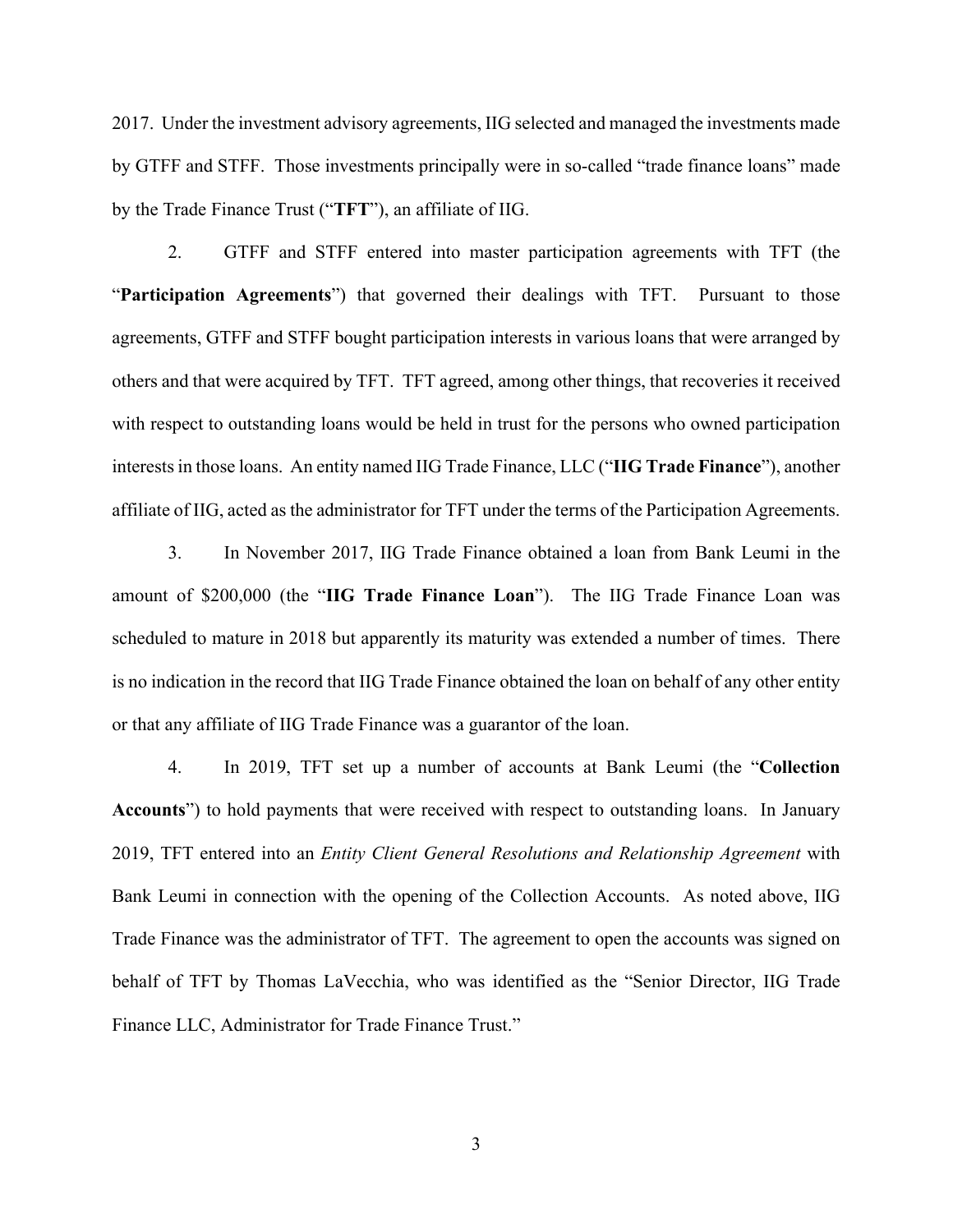5. The Collection Accounts were subject to the terms of an *Account Agreement and* 

*Privacy Notice* (the "**Account Agreement**"). Among other things, the Account Agreement

included certain indemnification provisions. Those provisions state, in part, that:

Except as otherwise stated in this Agreement, you agree to indemnify, defend and hold the Bank, its successors, assigns, correspondents, directors, officers, employees and agents harmless from all losses, costs, damages, fines, expenses (including, without limitation, attorney's fees) and liability for any claims or demands, actions, proceedings, related to or arising out of: (a) your actions and omissions in connection with your accounts or our services, (b) *action or omission on the part of any individual who has been listed as a person authorized to act on your behalf in any document provided by you to the Bank*, (c) our actions and omissions, provided that they are taken or omitted in accordance with this Agreement or your instructions … This provision will survive the termination of this Agreement or any account or transaction entered with you.

Kennedy Decl. Ex. AQ, p. 36-37, ECF No. 31-47; Meyer Decl. Ex. B, p. 36-37, ECF No. 36-3

(emphasis added).

6. The Account Agreement also includes a section regarding Bank Leumi's potential

recovery of costs and fees incurred in responding to the service of legal process upon the bank. It

provides, in part, that:

Upon receipt of any legal process, you will be liable to us for our processing fee, and reimbursement for our record research, reproduction and handling costs, as well as any legal fees or court costs we may incur. We may deduct such fees, as well as any expenses, including, without limitation, attorneys' fees in connection with any such document or legal process, from your account or any other account you may have with us without prior notice to you, or we may bill you directly for such expenses and fees, even if your account is closed.

*Id*. at p. 35.

7. On November 21, 2019, the Securities and Exchange Commission filed a complaint against IIG (the "**SEC Complaint**"), alleging that IIG had engaged in a widespread fraud. Among other things, the SEC charged that IIG and its affiliates had fraudulently sold participation interests in loans that were overvalued and, in some cases, fictitious. The United States District Court for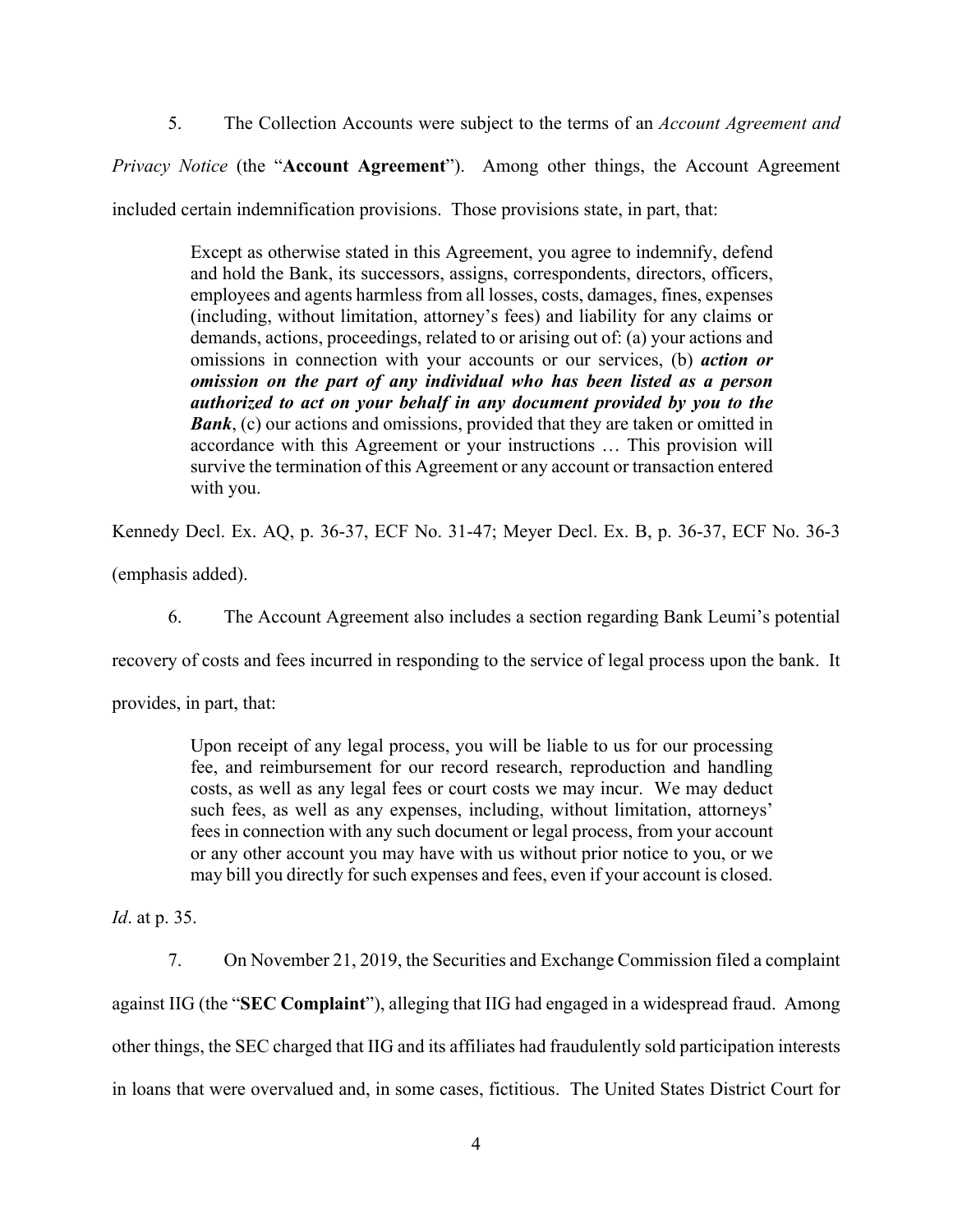the Southern District of New York entered a preliminary asset freeze order (the "**Asset Freeze Order**") in November 2019 that required Bank Leumi to freeze accounts administered by IIG Trade Finance and maintained by TFT.

8. The Debtors were customers of IIG. It does not appear that any authority has charged them with any wrongdoing at any time, or with having been anything but victims in connection with the fraud. Similarly, it does not appear that Bank Leumi has been charged with any wrongdoing at all in connection with any of these matters.

9. GTFF entered liquidation in the Cayman Islands by way of a winding up order dated October 23, 2019, just prior to the filing of the SEC Complaint. STFF entered liquidation by way of a winding up order dated January 31, 2020.

10. The Liquidators of GTFF filed a chapter 15 petition in this Court on January 17, 2020, and this Court entered a recognition order on February 19, 2020 (the "**GTFF Recognition Order**"). *See* Order Granting Recognition and Relief in Aid of a Foreign Main Proceeding Pursuant to Sections 1504, 1509, 1515, 1517, 1520 and 1521 of the Bankruptcy Code, *In re IIG Global Trade Finance Fund Ltd.*, No. 20-10132 (Bankr. S.D.N.Y. Feb. 19, 2020), ECF No. 9. The GTFF Recognition Order imposed the automatic stay under section 362 of the Bankruptcy Code with respect to GTFF and its properties in the territorial jurisdiction of the United States. *Id.* at ¶ 3; *see also* 11 U.S.C. § 1520. The GTFF Recognition Order prohibited any action by any person to execute against GTFF's properties, to take control of such properties, to perfect liens against such properties or to transfer or dispose of such properties. *Id.*

11. On February 27, 2020, Bank Leumi asked the District Court for partial relief from the Asset Freeze Order, alleging (among other things) that the IIG Trade Finance Loan was in default and that Bank Leumi should be entitled to set off the unpaid loan balance against funds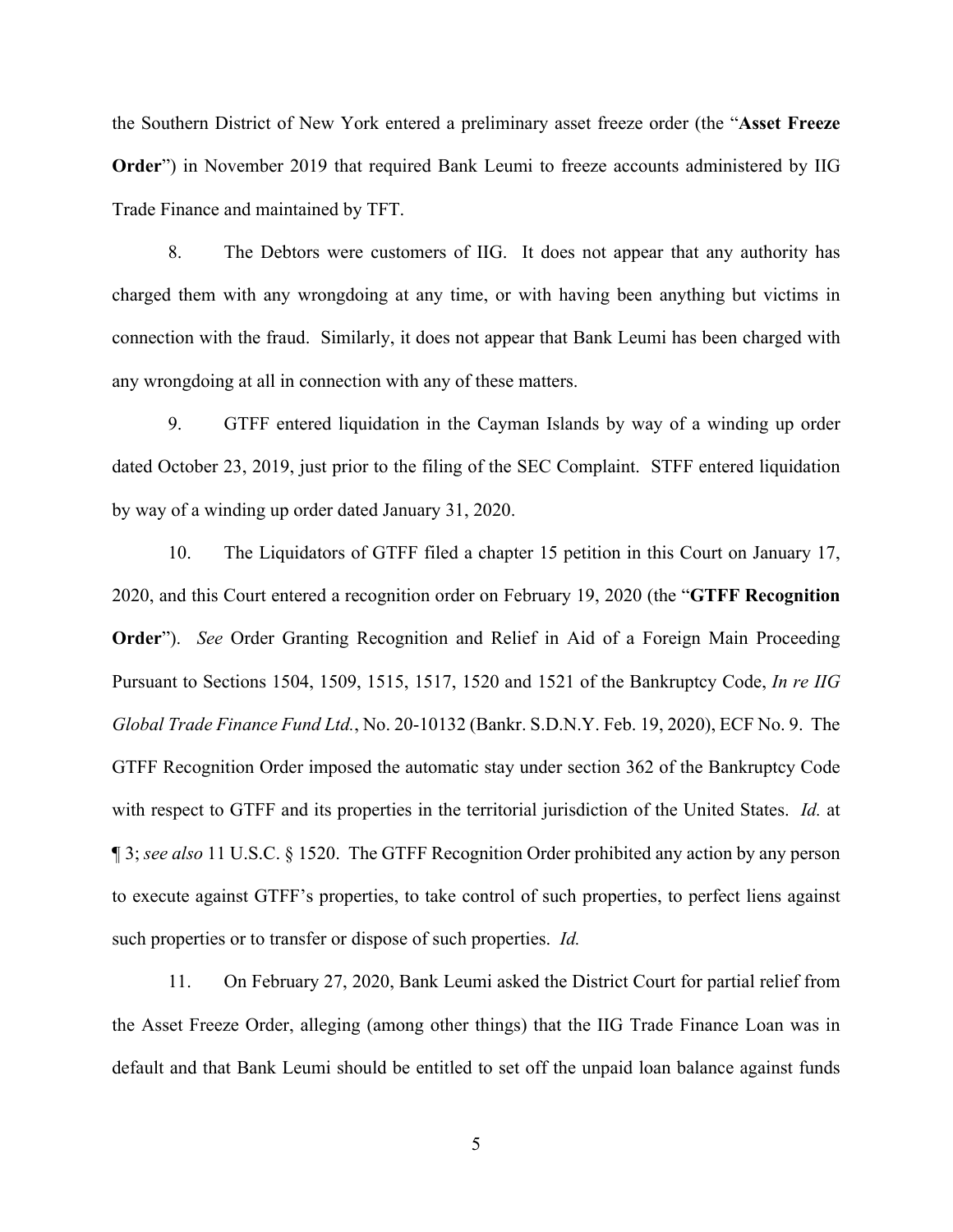held in various Collection Accounts. GTFF opposed that relief, arguing that such a setoff would violate the stay granted under the GTFF Recognition Order because some of the funds in the Collection Accounts belonged to GTFF.

12. The District Court entered a final judgment in the proceeding against IIG on March 30, 2020. The Asset Freeze Order was lifted when the judgment was entered. The District Court made no rulings as to Bank Leumi's motion or as to GTFF's objection.

13. In April 2020, GTFF and STFF filed motions asking the District Court to authorize the release, to GTFF and STFF, of some of the funds in the Collection Accounts. On April 17, 2020, before the District Court ruled on the motions filed by GTFF and STFF, Bank Leumi set off \$236,360.08 (the "**First Setoff**") against the twenty-one Collection Accounts then-maintained at Bank Leumi in the name of TFT. The setoff was made to cover the outstanding IIG Trade Finance Loan balance of \$200,000 due and owing by IIG Trade Finance and certain attorneys' fees incurred by Bank Leumi. Meyer Decl. ¶¶ 13, 16 and 19, ECF No. 41. The First Setoff was effected on a *pro rata* basis based on the total amount of funds across twenty-one Collection Accounts. *Id*. at  $\P 20.$ 

14. STFF filed a chapter 15 petition in this Court on May 8, 2020, and this Court entered a recognition order on June 19, 2020.

15. On October 10, 2020, this Court entered an order that approved an assignment agreement pursuant to which TFT assigned its rights and interests in various Collection Accounts to the Debtors.

16. On March 4, 2021, Bank Leumi set off \$37,636.31 (the "**Second Setoff**", and together with the First Setoff, the "**Setoffs**") to pay additional attorneys' fees and costs incurred by Bank Leumi since the date of the First Setoff. *Id*. at ¶¶ 23-24. Some of the original Collection

6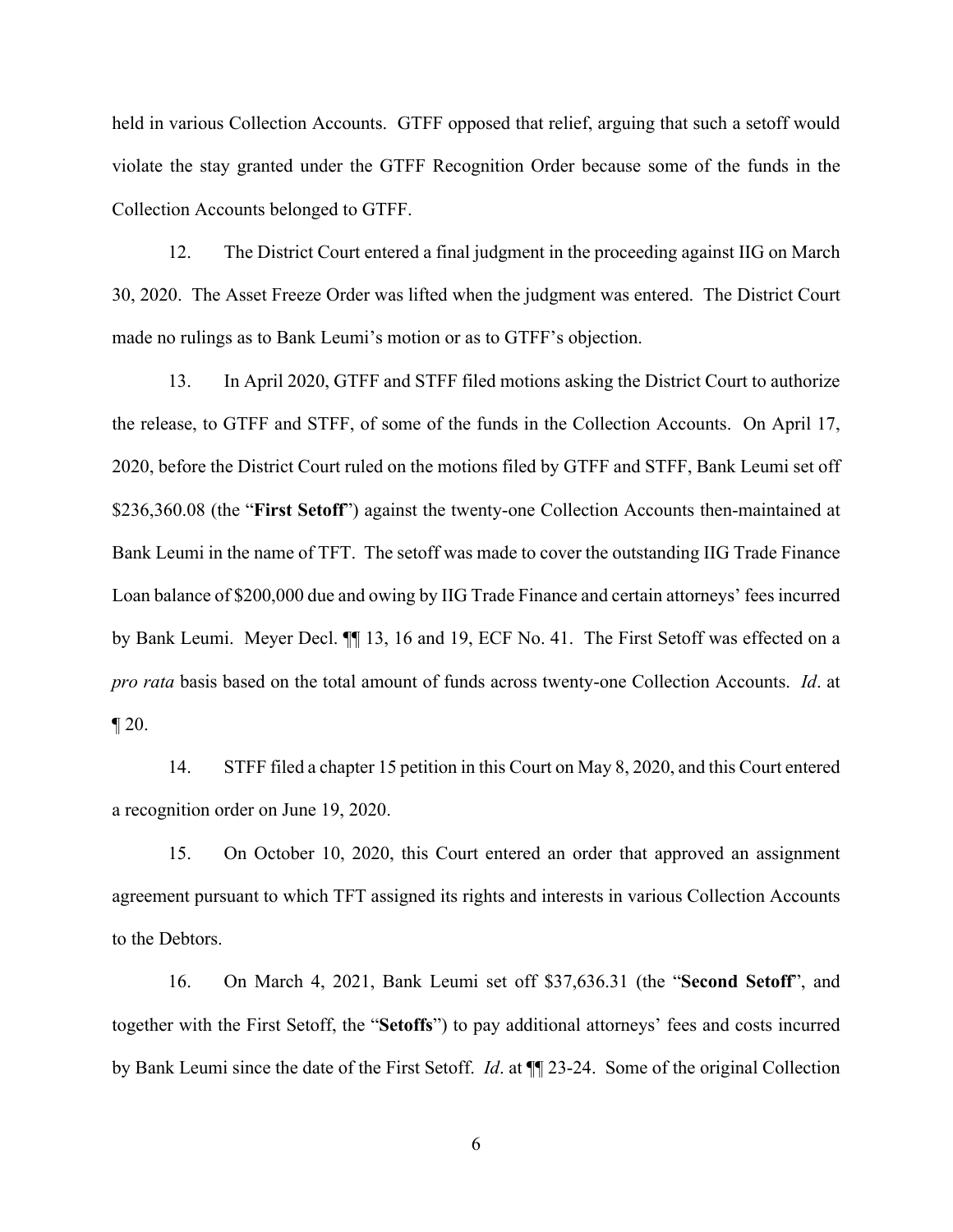Accounts had been closed, so the Second Setoff was effected on a *pro rata* basis against the remaining seven Collection Accounts. *Id*. at ¶¶ 21, 23-24.

### **Alleged Violations of the Automatic Stay**

The Debtors allege that the Setoffs violated the automatic stays in their chapter 15 cases. The Debtors' argument is premised on the contention that the Debtors owned a direct property interest in the Collection Accounts that were the subject of the Setoffs. Those contentions fail as to the First Setoff, for two reasons.

First, it is undisputed that the First Setoff occurred before STFF filed its chapter 15 petition. The First Setoff could not have violated any stay under the Recognition Order in STFF's case.

Second, it is undisputed that the First Setoff occurred prior to the date of the Assignment Agreement. Prior to the Assignment Agreement, the Debtors held only participation interests in the underlying loans. Those interests were governed by the terms of the Participation Agreements. *See Stillwater Liquidating LLC v. Net Five at Palm Pointe, LLC (In re Stillwater Asset Backed Offshore Fund Ltd.)*, 559 BR 563, 599 (Bankr. S.D.N.Y. 2016) ("The only way to figure out what a participation interest is, and what rights it actually grants, is to look at the agreements themselves."). Many participation agreements establish trust relationships, *id.* at 599-604, and in this case the Debtors have previously agreed that pursuant to the Participation Agreements the Debtors were the beneficiaries of trusts, with TFT as the trustee. The trusts, however, were separate entities, and the properties that belonged to the trusts were not properties belonging directly to the Debtors. *Id.*

The Debtors have acknowledged in the course of the proceedings before this Court that property owned by TFT, as trustee, was not directly owned by the Debtors themselves. Perhaps the Debtors wish to argue that they had rights to control or to terminate the trusts, or that the terms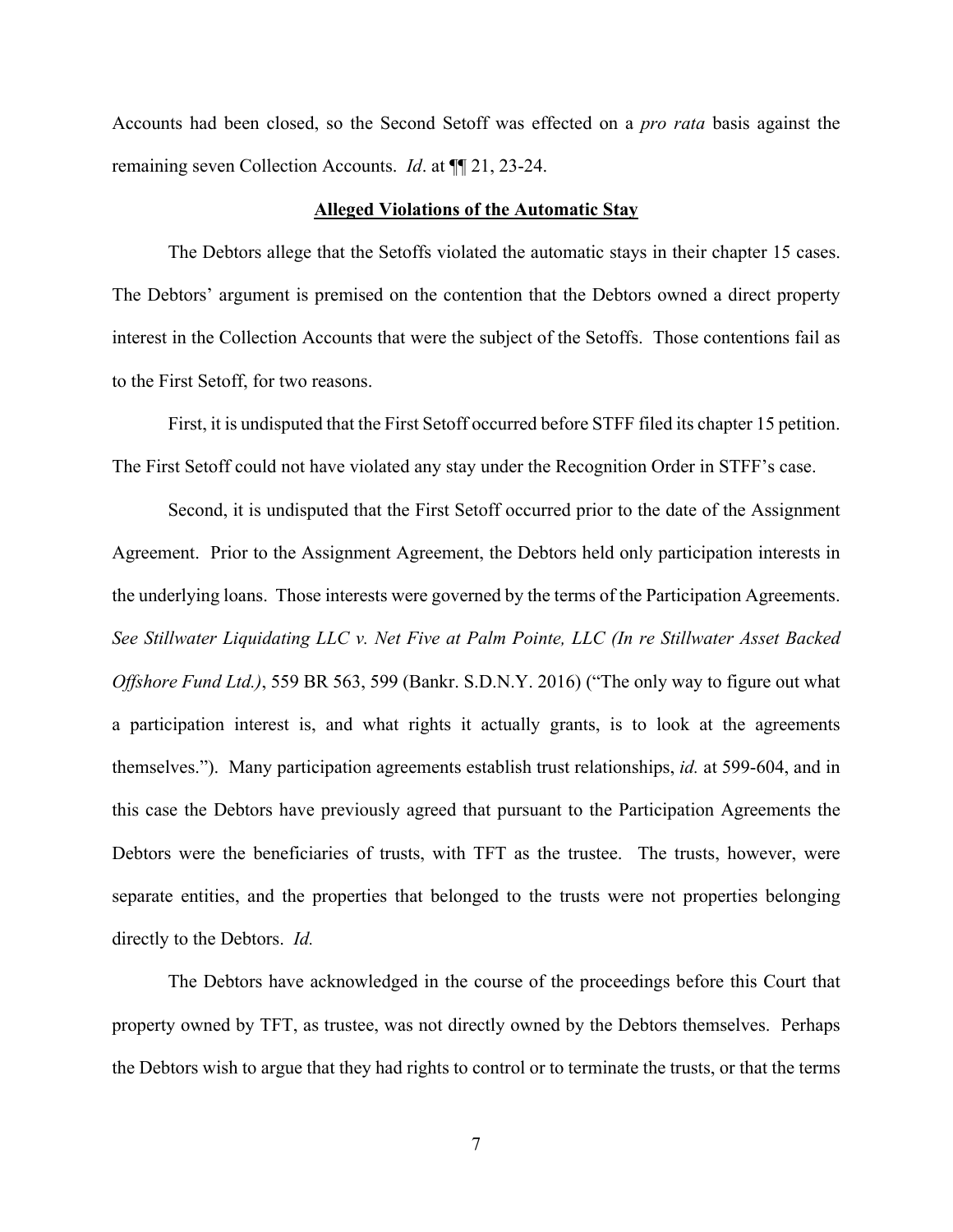of the trusts otherwise were such that the trusts should be ignored and that the monies held by the trusts should be treated as property of the Debtors themselves. However, they have not briefed any such issues for this Court's consideration and have not identified any reasons why the separate existence of the trusts should be ignored.

For these reasons, summary judgment is denied as to the Debtors' contentions that the First Setoff violated the automatic stay.

The Second Setoff occurred after the date of the Assignment Agreement. At the time of the Second Setoff, pursuant to the Assignment Agreement, the Debtors had stepped into the shoes of TFT with respect to the Collection Accounts. The Collection Accounts therefore had become accounts of the Debtors and the Debtors had all of the rights and obligations that TFT had as the trustee with respect to those accounts. Despite this, the Second Setoff was effected against all of the Collection Accounts that remained open at Bank Leumi.

Bank Leumi contends that it was not aware that TFT's interests in these particular accounts had been transferred and assigned to the Debtors pursuant to the Assignment Agreement. Bank Leumi's knowledge may be relevant to sanctions or remedy issues, but the Second Setoff violated sections 362(a)(3) and 362(a)(7) regardless of Bank Leumi's knowledge of the stay. *Church Mut. Ins. Co. v. Am. Home Assur. Co. (In re Heating Oil Partners, LP)8*, 422 F. App'x 15, 18 (2d Cir. 2011) ("The stay takes effect automatically and without the requirement of notice to affected parties"); *see also In re Sklar*, 626 BR 750, 761 (Bankr. S.D.N.Y. 2021) ("In the Second Circuit, actions commenced or continued in violation of the stay are void *ab initio*. … 'The action is void even where the acting party had no actual knowledge of the stay.'" (quoting *Hearst Mags. v. Stephen L. Geller, Inc.*, No. 08 Civ. 11312 (LLS), 2009 U.S. Dist. LEXIS 30481, 2009 WL 812039, at \*1 (S.D.N.Y. Mar. 24, 2009))).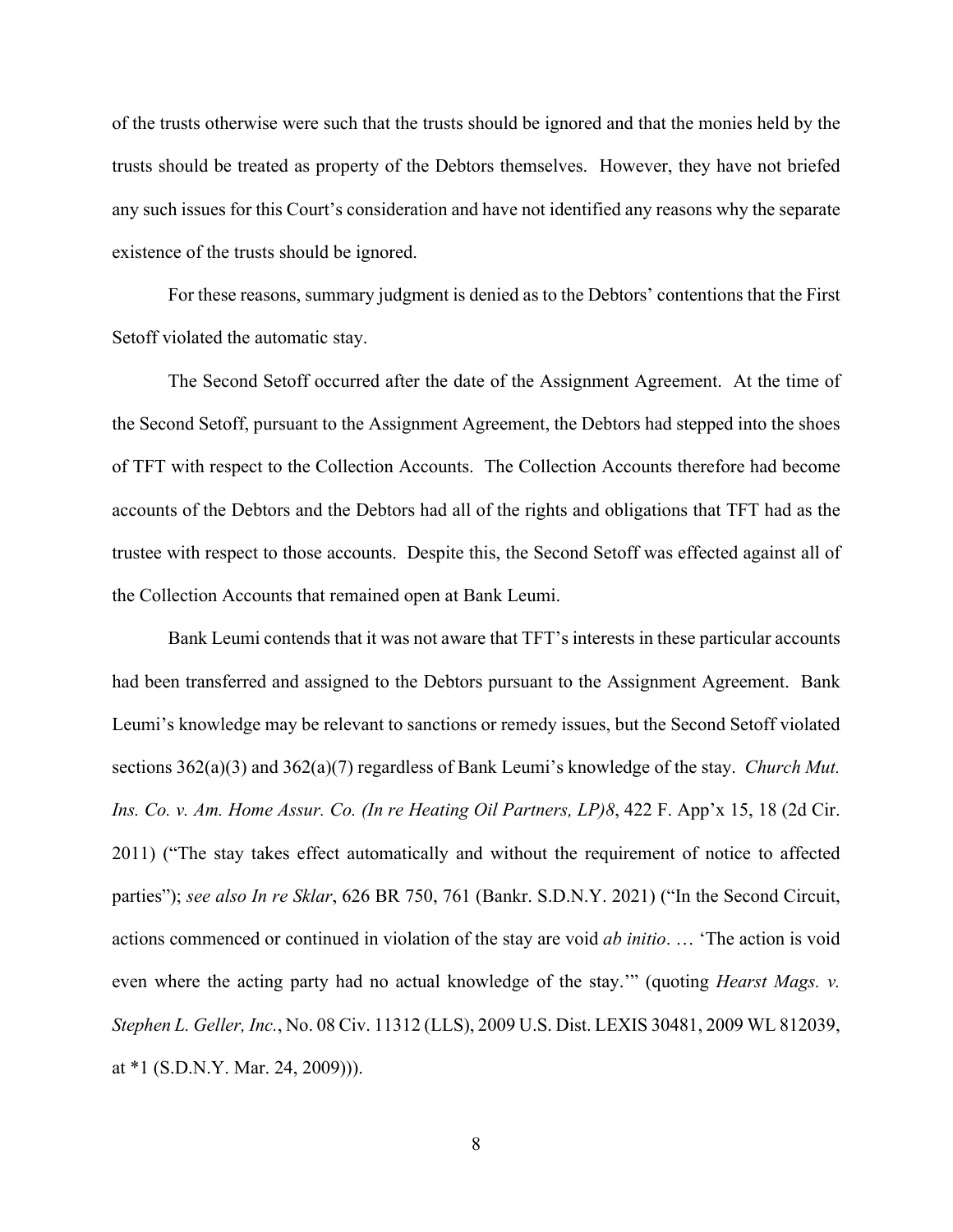Accordingly, summary judgment is granted in favor of the Debtors with respect to their contentions that the Second Setoff violated the automatic stay and therefore is void. However, summary judgment is denied to the extent that the Debtors seek any particular sanctions for the stay violation. The extent of Bank Leumi's knowledge is unclear and requires a trial to the extent that the Debtors seek any sanction beyond the invalidation of the Second Setoff.

In addition, the invalidation of the Second Setoff just means that the setoff violated the automatic stay. It does not mean that Bank Leumi lacked legal rights. The automatic stay requires that the Second Setoff be undone, but Bank Leumi may still contend that it is entitled to retain the relevant funds pursuant to its setoff rights under section 553 of the Bankruptcy Code, and may still seek this Court's approval of that setoff.

## **Validity of the Setoffs**

The Debtors own TFT's rights with respect to the Collection Accounts and are entitled to assert whatever rights TFT had to challenge the Setoffs. The Debtors contend that they are entitled to summary judgment holding that the Setoffs were improper. Bank Leumi has countered with a cross-motion for summary judgment, asking the Court to hold that the Setoffs were in accordance with Bank Leumi's contract rights.

### **The Setoff for the Unpaid Trade Finance Loan**

TFT and the Debtors were not obligors or guarantors with respect to the IIG Trade Finance Loan. Bank Leumi nevertheless contends that the indemnity provisions of TFT's Account Agreement require TFT to indemnify Bank Leumi against the fact that IIG Trade Finance did not repay the loan. Bank Leumi reasons as follows:

• The Account Agreement requires TFT to indemnify Bank Leumi against losses that relate to or arise out of "action or omission on the part of any individual who has been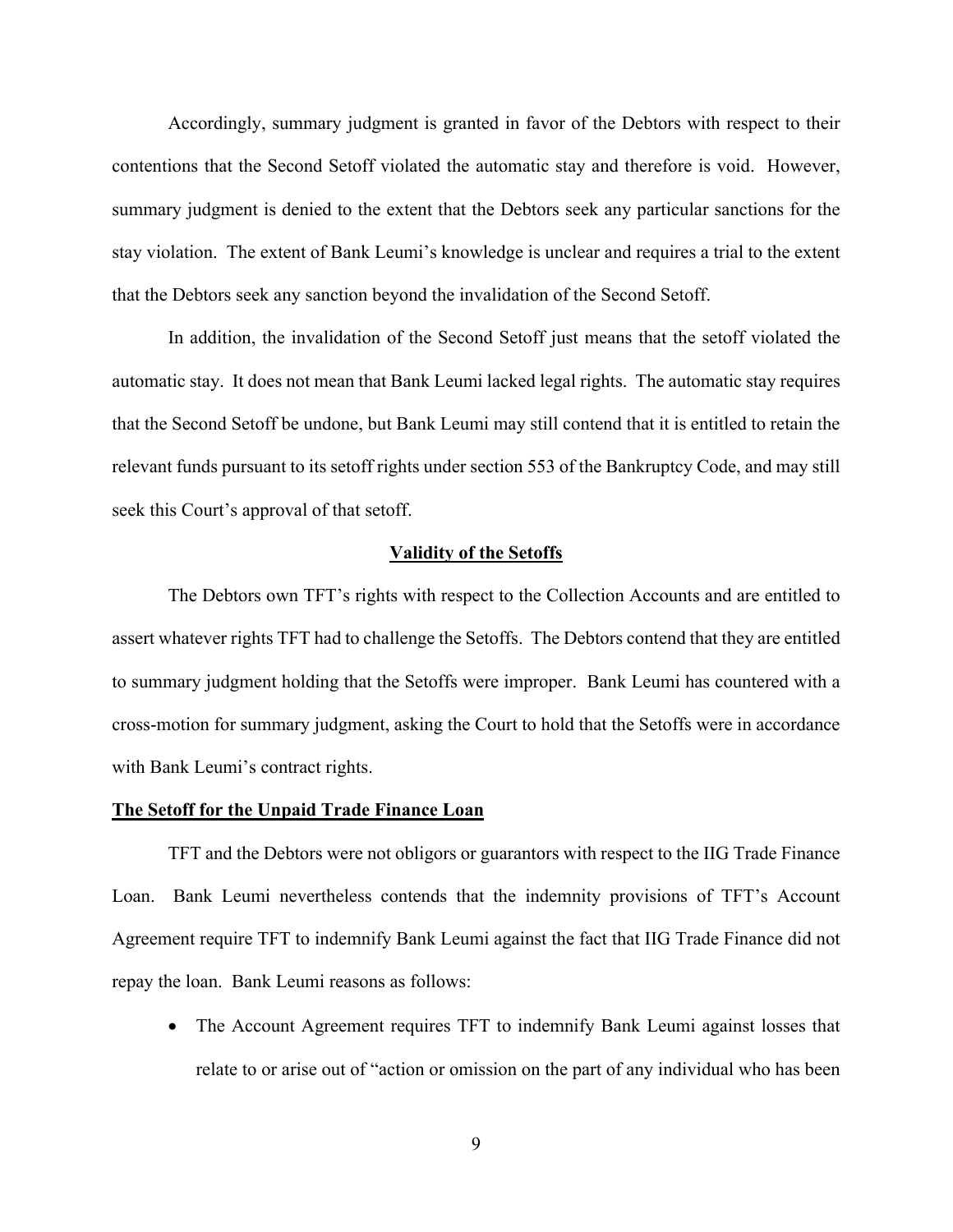listed as a person authorized to act on your [TFT's] behalf in any document provided by you to the Bank;"

- The individual who signed the Account Agreement on behalf of TFT, and who was authorized to do so, was an individual employed by IIG Trade Finance;
- IIG Trade Finance also was authorized to act on behalf of TFT;
- The failure by IIG Trade Finance to repay its loan was a failure by a person who was authorized to act for TFT; and
- TFT therefore is liable to repay the loan under the indemnity provisions of the Account Agreement.

Bank Leumi's contentions are without merit as a matter of law.

The Account Agreement is governed by New York law. Under New York law, indemnities are strictly construed.*See Hartz Consumer Group, Inc. v. JWC Hartz Holdings, Inc.*, 2005 N.Y. Misc. LEXIS 8534, \*15 (N.Y. Sup. Ct. 2005) ("Not only the intent to indemnify, but also the scope of the indemnification, must be 'unmistakably clear from the language of the promise' or 'clearly implied from the language and purpose of the entire agreement.'" (quoting *Hooper Assoc., Ltd. v. AGS Computers, Inc.*, 74 N.Y.2d 487, 491-92 (N.Y. 1989))). There are two separate reasons why the indemnity provisions in the Account Agreement cannot reasonably be construed in the manner that Bank Leumi suggests.

First, by their terms the indemnity provisions only apply to the extent that Bank Leumi incurs losses as the result of actions by "individuals" who were authorized to act for TFT. The charge that Bank Leumi has made here is based on the outstanding balance of the IIG Trade Finance Loan. That loan was owed by an entity (IIG Trade Finance) and not by any individual.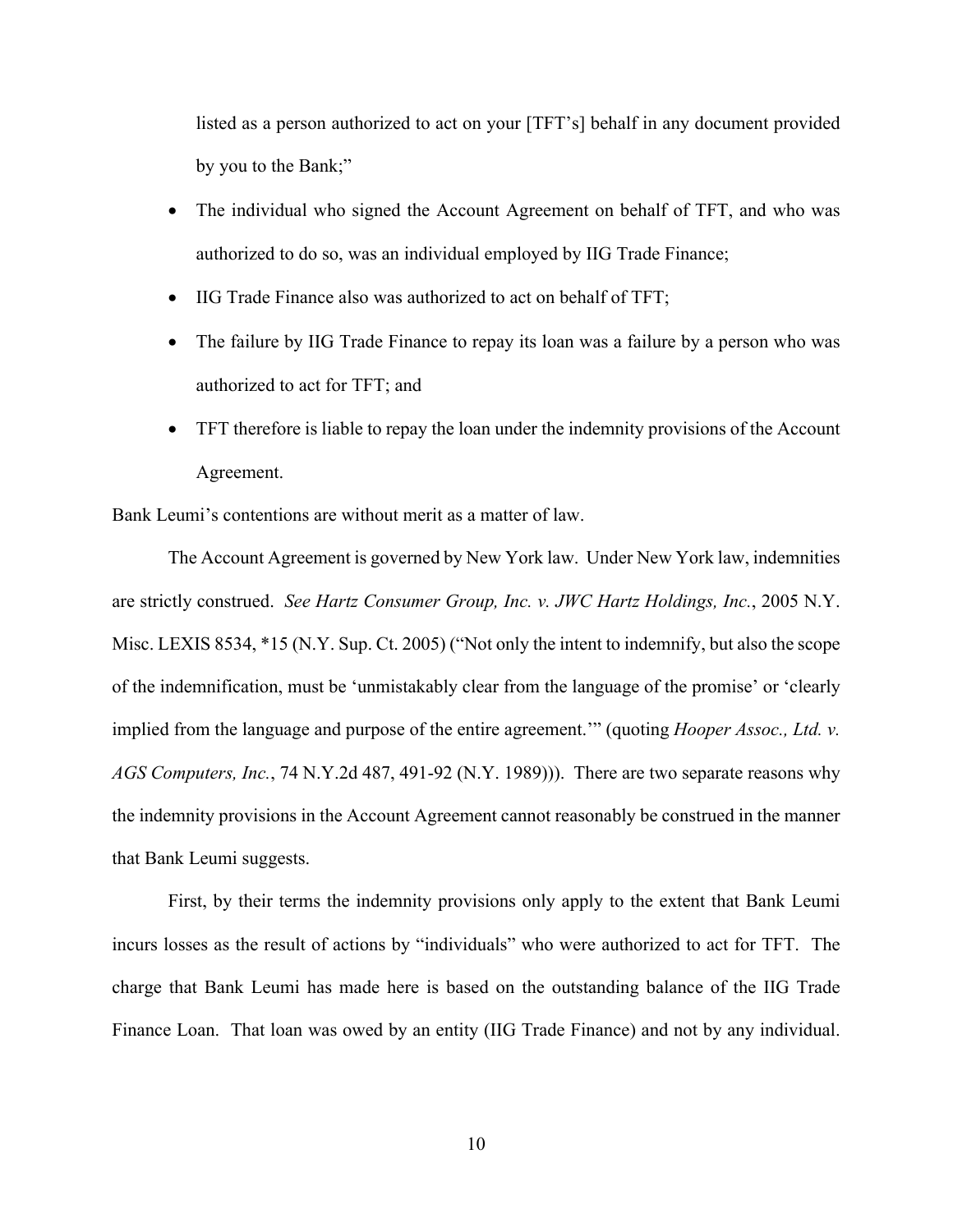There is no contention that any "individual" who had authority to act on behalf of TFT did anything that harmed Bank Leumi in any way.

Second, the indemnity only applies to losses that arise from actions by an individual "who has been listed as a person authorized to act on [TFT's] behalf in any document provided to [TFT] by the Bank."Where (as here) an indemnity refers to people with reference to the capacities in which they act, New York law deems the indemnity to be limited to actions by such persons in such capacities. *See BNP Paribas Mortg. Corp. v. Bank of Am., N.A.*, 778 F. Supp. 2d 375, 415 (S.D.N.Y. 2011) ("Where the indemnity clause extends only to a plaintiff's actions in a specific capacity or to specific types of losses, that limitation will be given effect."); *see also Haynes v. Kleinewefers and Lembo Corp.*, 921 F.2d 453, 456 (2d Cir. 1990) ("When a claim is made that a duty to indemnify is imposed by an agreement, that agreement must be strictly construed so as not to read into it any obligations the parties never intended to assume."). Here, there is no contention that the IIG Trade Finance Loan was arranged by a person who, in doing so, was acting on behalf of TFT. Similarly, there is no allegation that anyone was acting on behalf of TFT in any way in connection with the failure by IIG Trade Finance to repay the loan. The connection between IIG Trade Finance and TFT is merely a fortuitous one; that connection has nothing to do with the IIG Trade Finance Loan or with IIG Trade Finance's failure to repay the loan.

During oral argument of the motions, Bank Leumi's counsel took the position that TFT is liable for any losses caused by IIG Trade Finance, even if those losses cannot be attributed to individuals who were authorized to act for TFT and even if those losses cannot be attributed to actions taken by anyone on behalf of TFT or in the course of representing TFT. In Bank Leumi's view, the indemnity applies to any loss that arises out of anything done by somebody who happens also to be an authorized representative of TFT, regardless of whether that person is an individual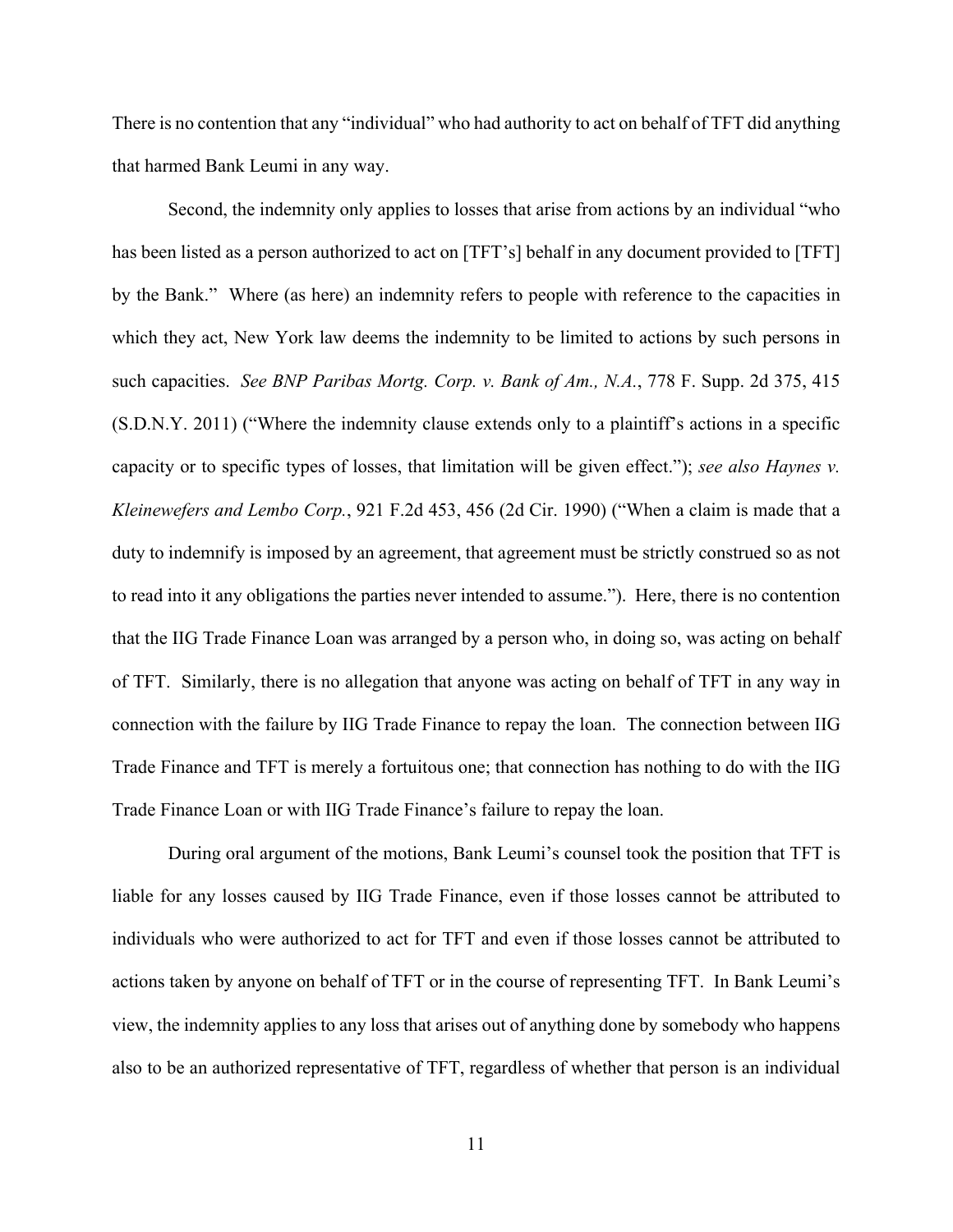and regardless of whether the person was acting for TFT in connection with the matters that gave rise to the loss. In short, Bank Leumi seeks to interpret the indemnify as an outright guaranty by TFT of the IIG Trade Finance debt. The indemnity provisions of the Account Agreement cannot be reasonably construed in this fashion for the reasons stated above.

Bank Leumi acknowledges that none of the other provisions of the Account Agreement, or any other agreement, made TFT liable for the unpaid debts of IIG Trade Finance. The sole basis upon which the loan setoff was allegedly permitted is the above-quoted language in the Account Agreement. As a matter of law, that provision did not entitle Bank Leumi to charge the Collection Accounts for unpaid debts owed by an affiliate of TFT. The Debtors therefore are entitled to partial summary judgment in their favor, holding that the First Setoff was invalid to the extent that it covered principal and interest on the IIG Trade Finance Loan.

#### **The Setoffs for Legal Fees and Expenses**

 The Account Agreement permitted Bank Leumi to make setoffs for costs and fees that are attributable to responses to legal process. However, the record makes clear that the legal fees and expenses that Bank Leumi includes in the purported Setoffs included not just the legal fees and costs that Bank Leumi incurred in responding to the asset freeze orders that were issued by the District Court, but also to all other matters that relate to the disputes over these accounts. For example, it appears that the fees included those that were incurred in connection with Bank Leumi's requests, to the District Court, for permission to recover the IIG Trade Finance Loan from the Collection Accounts. It appears that the Setoffs may also include fees and costs incurred in connection with the proceedings in this Court and in connection with the disputes between the Debtors and Bank Leumi.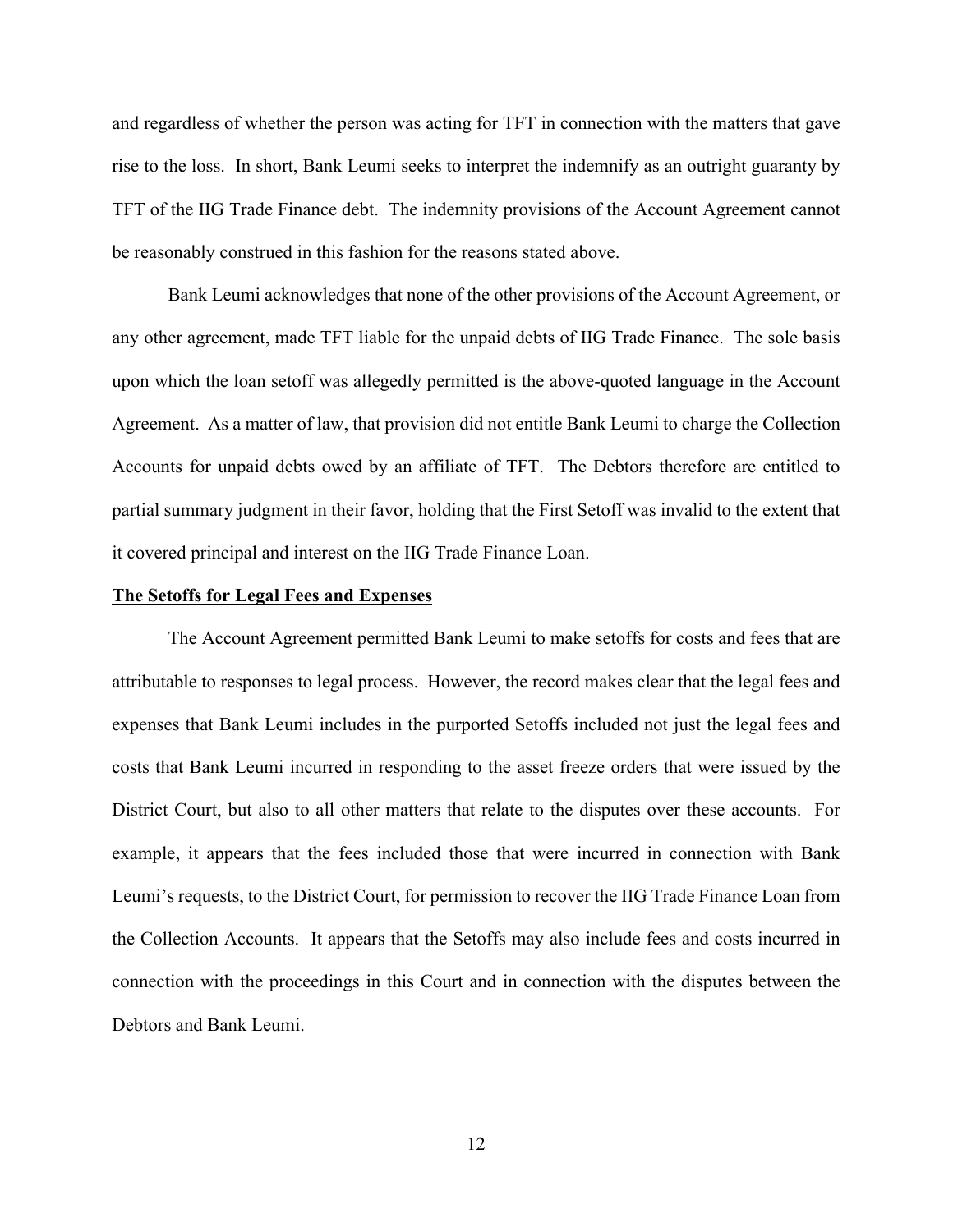Bank Leumi may well have a valid right to recover fees and expenses to the extent they were incurred in responding to legal process, as contemplated by the terms of the Account Agreement. However, there is no evidence in the record before me that would allow me to enter summary judgment in favor of either party as to any particular item of fees or expenses. A trial plainly is required, unless the parties are able to reach a reasonable agreement on this issue that would make a trial unnecessary.

The Debtors have argued that the Collection Accounts are trust accounts and that the legal fees and expenses cannot be deducted from them, and that Bank Leumi needs instead to look to accounts that contain funds owned directly by TFT. However, it appears that the Asset Freeze Order was applicable directly to these particular trust accounts. The costs that were incurred were attributable to the trust accounts themselves, not to any non-trust activity of TFT. I see no reason why the Account Agreements would not be applicable in those circumstances – subject, of course, to appropriate proof that Bank Leumi actually incurred fees and expenses in responding to process of the type covered by the Account Agreement.

#### **Conclusion**

For the foregoing reasons:

(a) Partial summary judgment is denied with respect to the Debtors' contentions that the First Setoff violated the automatic stay;

(b) Partial summary judgment will be granted in favor of the Debtors with respect to their contentions that the Second Setoff violated the automatic stay, but without prejudice to Bank Leumi's rights to request permission to make such a setoff;